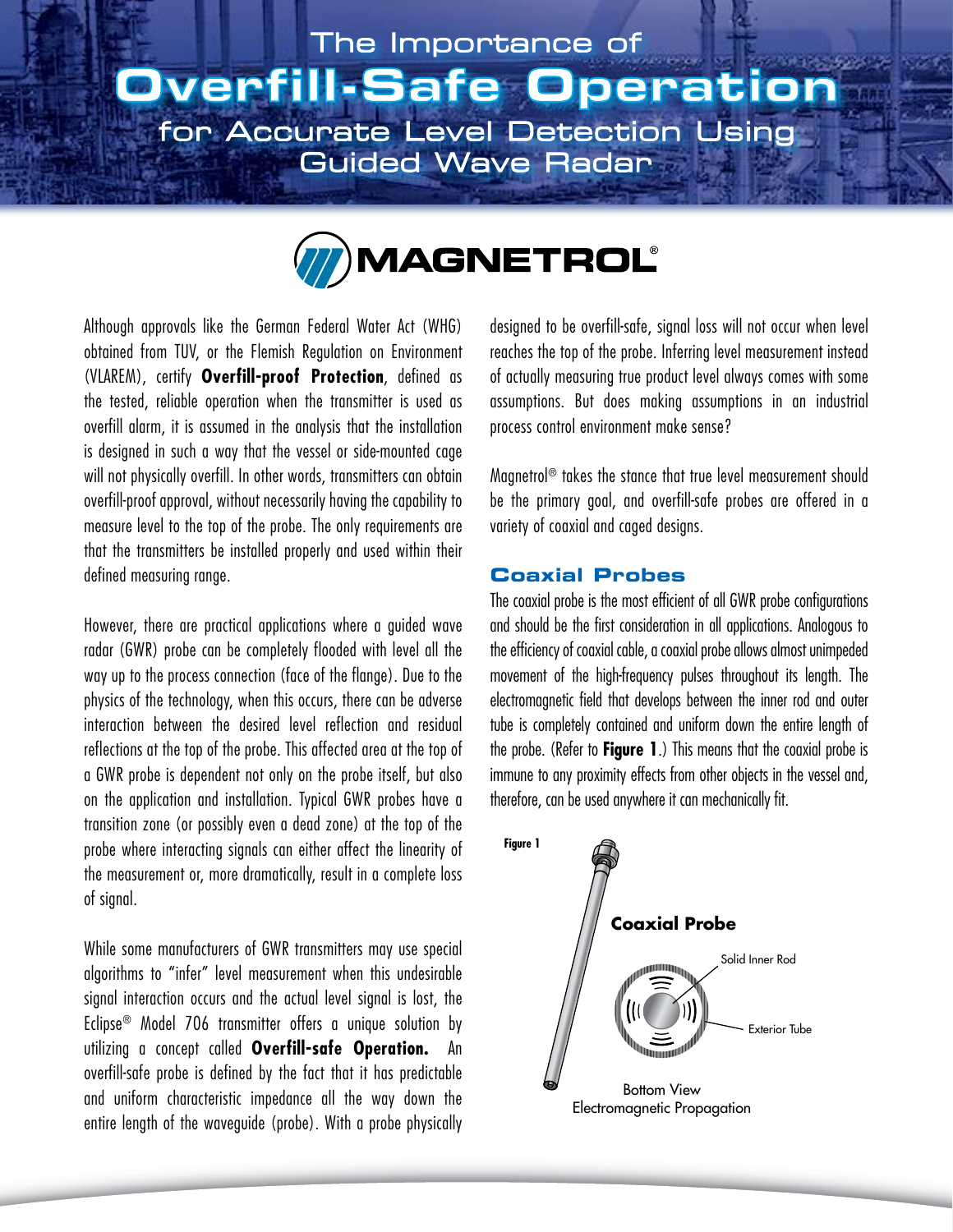This unimpeded movement of pulses is critical to the concept of overfillsafe probes. With this unimpeded movement and careful design of the upper probe seal assembly comes the fact that there is simply no adverse interaction of signals. With no adverse interaction of signals, the true level signal can always be accurately detected. As shown in **Figure 2**, the level signal is shown unaffected all the way up to the process flange.



The efficiency and overall sensitivity of a coaxial configuration yields robust signal strength, even in extremely low dielectric ( $\epsilon r \ge 1.4$ ) applications. The sensitivity of this "closed" design, however, also makes it more susceptible to measurement error in applications that can have coating and buildup. Even though the predictable coaxial signals allow for simpler configuration and commission, single-element probes are becoming increasingly popular due to their immunity to coating and buildup.

#### **Single Rod Probes**

Single-element GWR probes act quite differently than coaxial designs. With only one conductor, the pulses of energy develop between the single rod probe itself and the mounting nut or flange. In other words, the pulse propagates down and around the rod as it references its ground at the top of the tank.

**Figure 3** shows the single-element design and how the electromagnetic pulse effectively expands into a teardrop shape as it propagates away from the top of the tank (the inherent ground reference). This single-element configuration (rod or cable) is the least efficient GWR probe style.



Because the design is "open," it exhibits two strong tendencies:

- It is the most forgiving of coating and buildup.
- It is most affected by proximity issues.

As these tendencies are application/installation dependent, top of probe effects can only be described in general terms with respect to single rod probes.

To illustrate the effect, refer to **Figures 4** and **5**. Unlike **Figure 2**, where the level signal was not influenced by any other signals on the probe, **Figure 4** shows that there is an impedance mismatch at the top of the probe that can influence the level signal as it rises into that area. **Figure 5** shows the level signal actually lost before reaching the process flange.